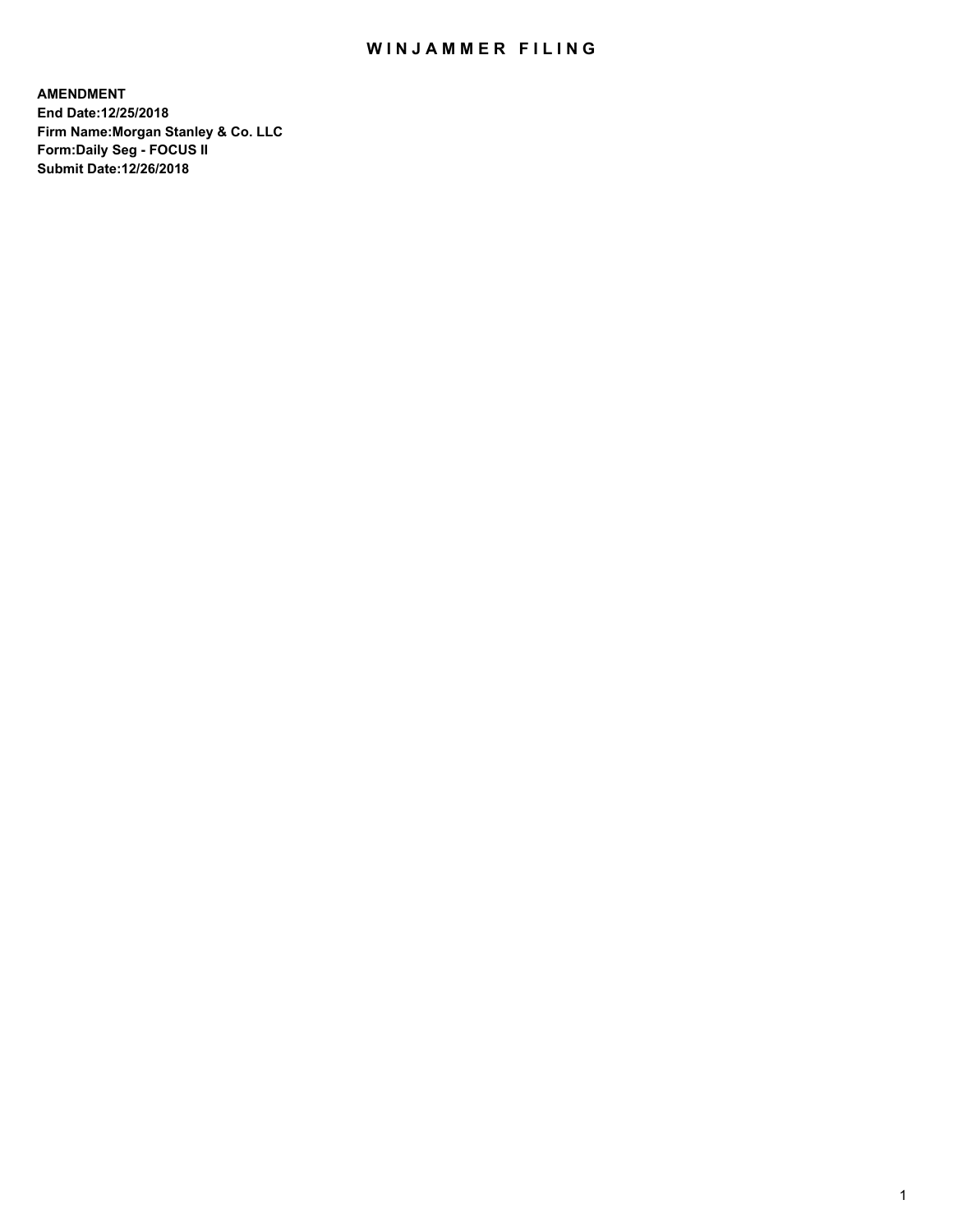**AMENDMENT End Date:12/25/2018** 

**Firm Name:Morgan Stanley & Co. LLC Form:Daily Seg - FOCUS II Submit Date:12/26/2018 Daily Segregation - Cover Page**

| y Jegregation - Cover rage                                                                                                                                                                                                                                                                                                     |                                                        |
|--------------------------------------------------------------------------------------------------------------------------------------------------------------------------------------------------------------------------------------------------------------------------------------------------------------------------------|--------------------------------------------------------|
| Name of Company                                                                                                                                                                                                                                                                                                                | Morgan Stanley & Co. LLC                               |
| <b>Contact Name</b>                                                                                                                                                                                                                                                                                                            | <b>Ikram Shah</b>                                      |
| <b>Contact Phone Number</b>                                                                                                                                                                                                                                                                                                    | 212-276-0963                                           |
| <b>Contact Email Address</b>                                                                                                                                                                                                                                                                                                   | Ikram.shah@morganstanley.com                           |
| FCM's Customer Segregated Funds Residual Interest Target (choose one):<br>a. Minimum dollar amount: ; or<br>b. Minimum percentage of customer segregated funds required:%; or<br>c. Dollar amount range between: and; or<br>d. Percentage range of customer segregated funds required between:% and%.                          | 280,000,000<br><u>0</u><br>0 <sub>0</sub><br>00        |
| FCM's Customer Secured Amount Funds Residual Interest Target (choose one):<br>a. Minimum dollar amount: ; or<br>b. Minimum percentage of customer secured funds required:%; or<br>c. Dollar amount range between: and; or<br>d. Percentage range of customer secured funds required between:% and%.                            | 140,000,000<br><u>0</u><br><u>00</u><br>0 <sub>0</sub> |
| FCM's Cleared Swaps Customer Collateral Residual Interest Target (choose one):<br>a. Minimum dollar amount: ; or<br>b. Minimum percentage of cleared swaps customer collateral required:% ; or<br>c. Dollar amount range between: and; or<br>d. Percentage range of cleared swaps customer collateral required between:% and%. | 92,000,000<br><u>0</u><br><u>00</u><br>00              |

Attach supporting documents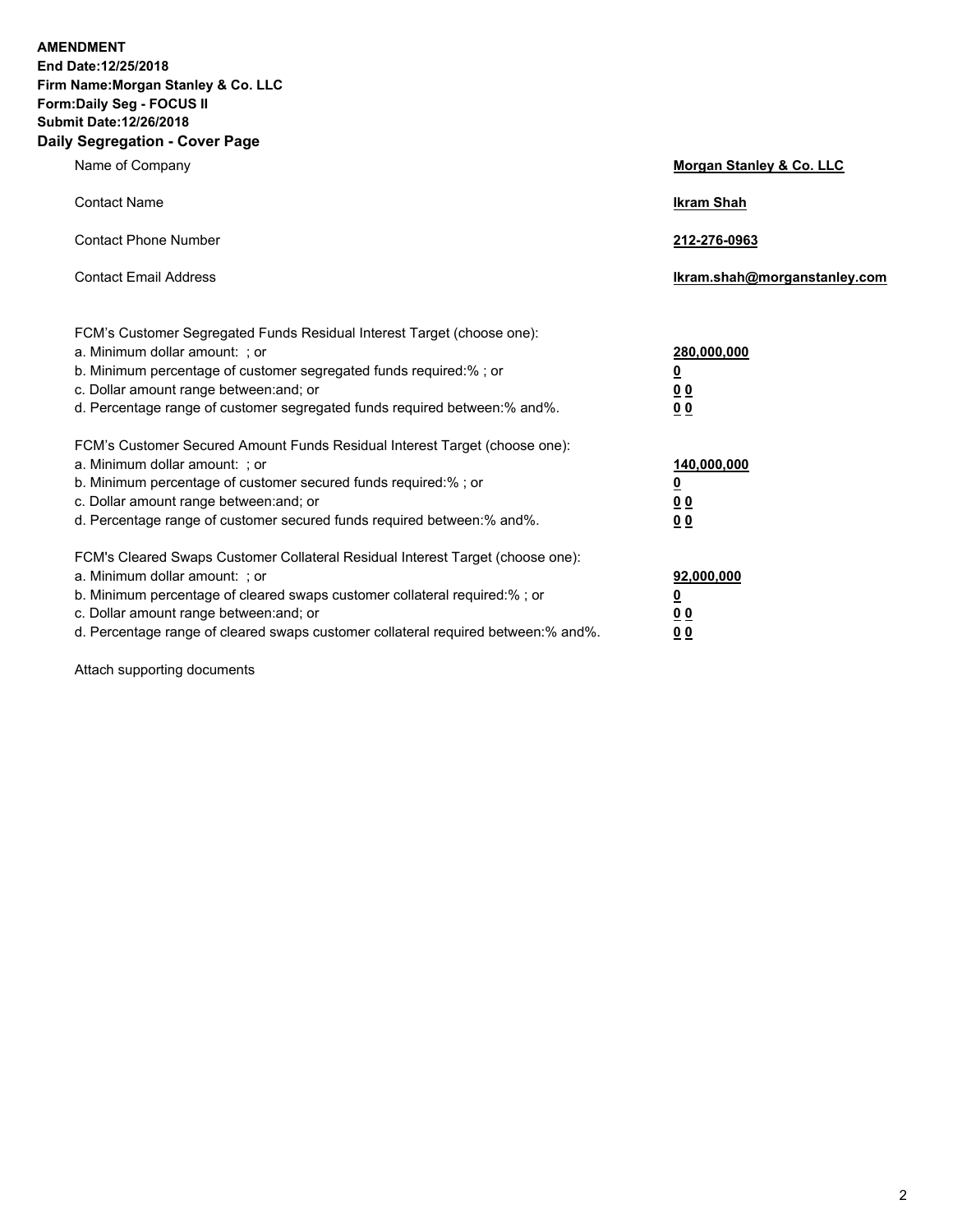## **AMENDMENT End Date:12/25/2018 Firm Name:Morgan Stanley & Co. LLC Form:Daily Seg - FOCUS II Submit Date:12/26/2018 Daily Segregation - Secured Amounts** Foreign Futures and Foreign Options Secured Amounts

Amount required to be set aside pursuant to law, rule or regulation of a foreign government or a rule of a self-regulatory organization authorized thereunder

- 1. Net ledger balance Foreign Futures and Foreign Option Trading All Customers A. Cash **4,112,402,237** [7315]
	- B. Securities (at market) **2,039,050,964** [7317]
- 2. Net unrealized profit (loss) in open futures contracts traded on a foreign board of trade **-1,143,311,619** [7325]
- 3. Exchange traded options
	- a. Market value of open option contracts purchased on a foreign board of trade **7,093,080** [7335]
	- b. Market value of open contracts granted (sold) on a foreign board of trade **-8,395,586** [7337]
- 4. Net equity (deficit) (add lines 1. 2. and 3.) **5,006,839,076** [7345]
- 5. Account liquidating to a deficit and account with a debit balances gross amount **380,201,322** [7351] Less: amount offset by customer owned securities **-369,323,136** [7352] **10,878,186**
- 6. Amount required to be set aside as the secured amount Net Liquidating Equity Method (add lines 4 and 5)
- 7. Greater of amount required to be set aside pursuant to foreign jurisdiction (above) or line 6.

### FUNDS DEPOSITED IN SEPARATE REGULATION 30.7 ACCOUNTS

- 1. Cash in banks
	- A. Banks located in the United States **317,690,220** [7500]
	- B. Other banks qualified under Regulation 30.7 **1,051,189,585** [7520] **1,368,879,805**
- 2. Securities
	- A. In safekeeping with banks located in the United States **82,713,291** [7540]
	- B. In safekeeping with other banks qualified under Regulation 30.7 **0** [7560] **82,713,291** [7570]
- 3. Equities with registered futures commission merchants
	-
	- B. Securities **0** [7590]
	- C. Unrealized gain (loss) on open futures contracts **639,808** [7600]
	- D. Value of long option contracts **0** [7610]
- E. Value of short option contracts **0** [7615] **7,436,619** [7620]
- 4. Amounts held by clearing organizations of foreign boards of trade
	- A. Cash **0** [7640]
	- B. Securities **0** [7650]
	- C. Amount due to (from) clearing organization daily variation **0** [7660]
	- D. Value of long option contracts **0** [7670]
	- E. Value of short option contracts **0** [7675] **0** [7680]
- 5. Amounts held by members of foreign boards of trade
	-
	-
	- C. Unrealized gain (loss) on open futures contracts **-1,143,951,426** [7720]
	- D. Value of long option contracts **7,093,080** [7730]
	- E. Value of short option contracts **-8,395,586** [7735] **3,763,290,246**
- 6. Amounts with other depositories designated by a foreign board of trade **0** [7760]
- 7. Segregated funds on hand **0** [7765]
- 8. Total funds in separate section 30.7 accounts **5,222,319,961** [7770]
- 9. Excess (deficiency) Set Aside for Secured Amount (subtract line 7 Secured Statement Page 1 from Line 8)
- 10. Management Target Amount for Excess funds in separate section 30.7 accounts **140,000,000** [7780]
- 11. Excess (deficiency) funds in separate 30.7 accounts over (under) Management Target **64,602,699** [7785]

**0** [7305]

[7354] **5,017,717,262** [7355]

**5,017,717,262** [7360]

[7530]

A. Cash **6,796,811** [7580]

 A. Cash **2,952,206,506** [7700] B. Securities **1,956,337,672** [7710] [7740] **204,602,699** [7380]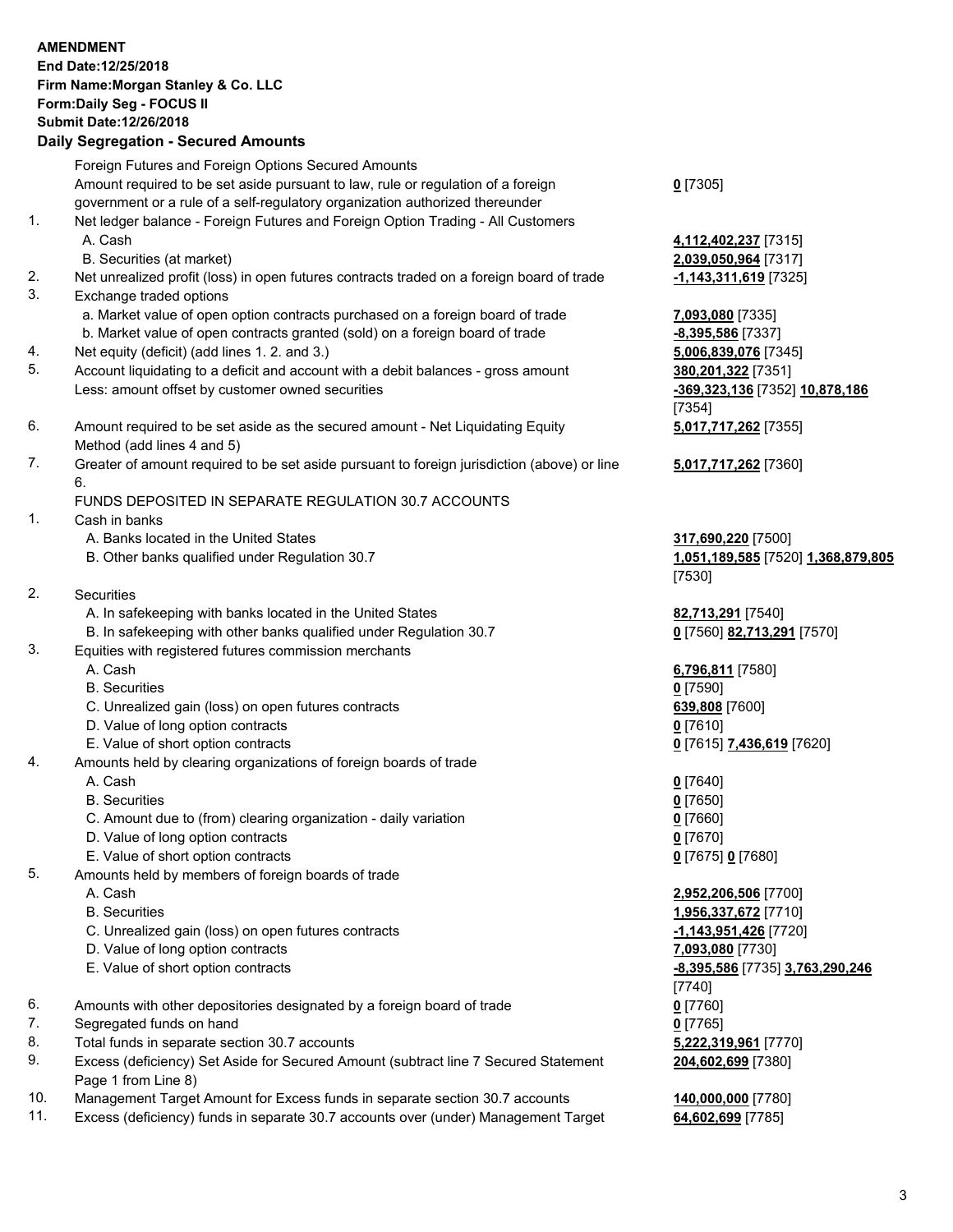#### **AMENDMENT End Date:12/25/2018 Firm Name:Morgan Stanley & Co. LLC Form:Daily Seg - FOCUS II Submit Date:12/26/2018 Daily Segregation - Segregation Statement** SEGREGATION REQUIREMENTS(Section 4d(2) of the CEAct) 1. Net ledger balance A. Cash **11,414,283,235** [7010] B. Securities (at market) **6,290,723,999** [7020] 2. Net unrealized profit (loss) in open futures contracts traded on a contract market **-1,487,402,664** [7030] 3. Exchange traded options A. Add market value of open option contracts purchased on a contract market **340,541,310** [7032] B. Deduct market value of open option contracts granted (sold) on a contract market **-442,630,920** [7033] 4. Net equity (deficit) (add lines 1, 2 and 3) **16,115,514,960** [7040] 5. Accounts liquidating to a deficit and accounts with debit balances - gross amount **811,077,903** [7045] Less: amount offset by customer securities **-787,562,647** [7047] **23,515,256** [7050] 6. Amount required to be segregated (add lines 4 and 5) **16,139,030,216** [7060] FUNDS IN SEGREGATED ACCOUNTS 7. Deposited in segregated funds bank accounts A. Cash **3,985,083,335** [7070] B. Securities representing investments of customers' funds (at market) **0** [7080] C. Securities held for particular customers or option customers in lieu of cash (at market) **583,071,785** [7090] 8. Margins on deposit with derivatives clearing organizations of contract markets A. Cash **6,583,690,707** [7100] B. Securities representing investments of customers' funds (at market) **0** [7110] C. Securities held for particular customers or option customers in lieu of cash (at market) **5,707,652,214** [7120] 9. Net settlement from (to) derivatives clearing organizations of contract markets **-290,246,202** [7130] 10. Exchange traded options A. Value of open long option contracts **340,541,310** [7132] B. Value of open short option contracts **-442,630,920** [7133] 11. Net equities with other FCMs A. Net liquidating equity

- B. Securities representing investments of customers' funds (at market)
- C. Securities held for particular customers or option customers in lieu of cash (at market)
- 12. Segregated funds on hand **0** [7150]
- 13. Total amount in segregation (add lines 7 through 12) **16,476,912,565** [7180]
- 14. Excess (deficiency) funds in segregation (subtract line 6 from line 13) **337,882,349** [7190]
- 15. Management Target Amount for Excess funds in segregation **280,000,000** [7194]
- 16. Excess (deficiency) funds in segregation over (under) Management Target Amount Excess

| <u>9,750,336</u> [7140] |  |
|-------------------------|--|
| <u>0</u> [7160]         |  |
| <u>0</u> [7170]         |  |
|                         |  |

**57,882,349** [7198]